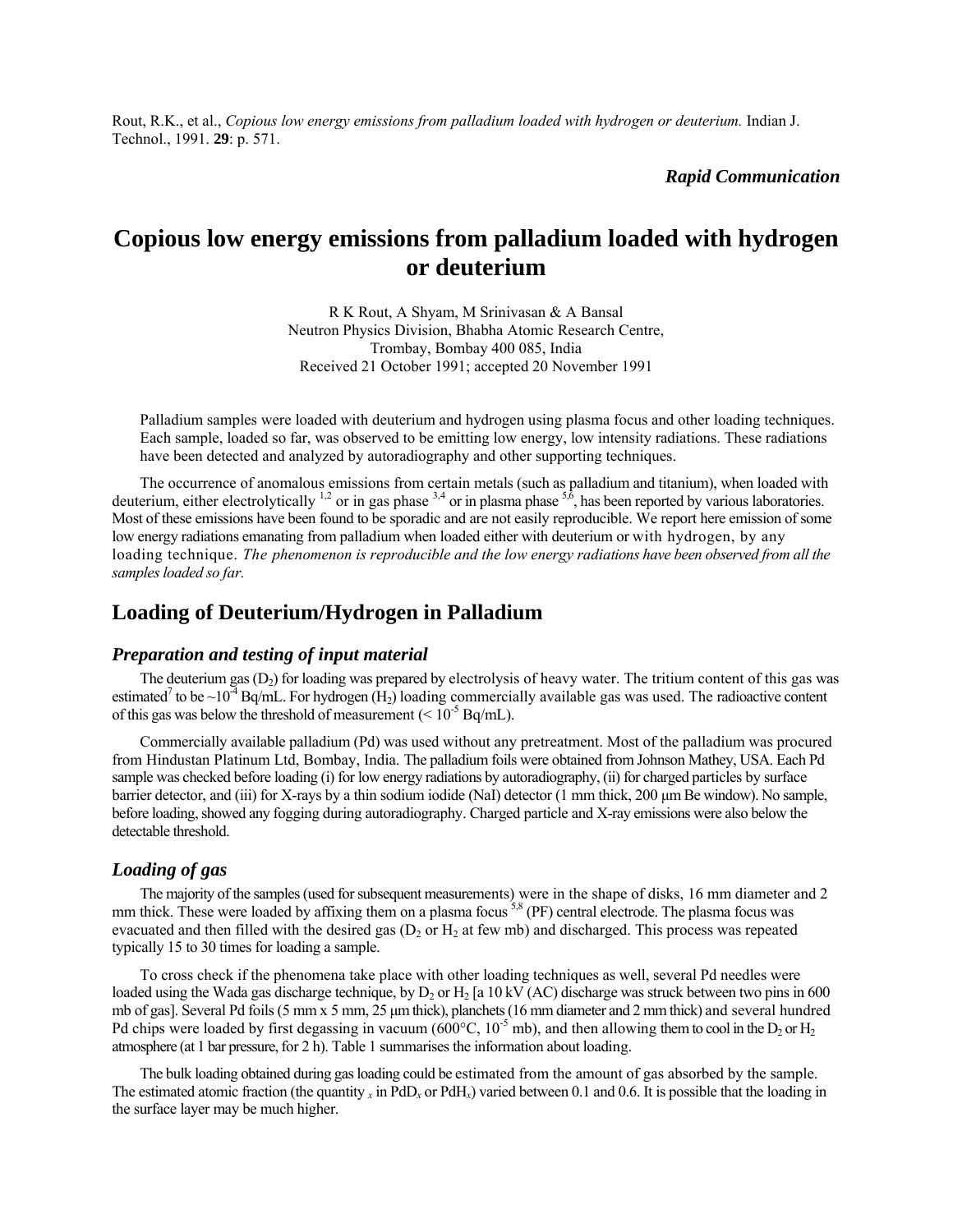# **Measurement of Radiative Emissions**

The radiations emitted from the samples were predominantly of very soft nature and of comparatively low intensity (as will be evident from subsequent sections). They were short lived (maximum life of a few days). It was not possible to perform any measurements in vacuum, as this might have resulted in unloading of the sample and cessation of the phenomena. Under these circumstances, it was not feasible to utilize several of the conventional techniques used for measuring these kinds of radiations. Because of the low intensity, each measurement took several tens of hours, and therefore it was not possible to use all the diagnostic techniques (described in the following sections) on each loaded Pd sample.

#### Table  $1 -$ Loading data

|    | Method of loading                                                              | Sample loaded                           |                                         |  |  |
|----|--------------------------------------------------------------------------------|-----------------------------------------|-----------------------------------------|--|--|
|    |                                                                                | $D_2$ gas                               | $H_2$ gas                               |  |  |
| a) | Plasma focus by fixing 16 mm dia 2 mm thick disk on anode                      | 16 disks                                | 25 disks                                |  |  |
| b) | Gas loading<br>Sample degassed at 600°C and cooled in 1 atm gas for 2 h        | 4 foils<br>$\sim 10^2$ chips<br>3 disks | 6 foils<br>$\sim 10^2$ chips<br>3 disks |  |  |
| c) | Wada discharge struck a 10 kV AC discharge between<br>electrodes in 600 mb gas | 2 needles                               | 2 needles                               |  |  |

# *Autoradiography*

Autoradiography<sup>9</sup> was the most extensively used diagnostics. All the  $D_2$  or  $H_2$  loaded palladium samples fogged the *X-ray films.* For autoradiography the (bare) X-ray films were kept in contact or a few mm away from the sample, in normal atmosphere. For all autoradiographs INDU 'Polyester' or OX-16 X-ray films (from Hindustan Photofilms, India) were used. Both the films were screen type Superol (from May and Baker, India) brand chemicals were used for developing and fixing. The exposure time varied from 24 to 120 h. Normally, uniform fogging of the film was observed. Though all samples fogged the film, the fogging density varied from sample to sample. D<sub>2</sub> or H<sub>2</sub> loaded Pd samples yielded radiographs of approximately similar average density, under similar loading conditions. Fig. 1 shows a contact autoradiograph of a planchet loaded with  $D_2$  using a PF device (30 discharge shot, 24 h exposure). Fig. 2 is an autoradiograph of a similar H<sub>2</sub> loaded sample (30 discharge shots, 90 h exposure) kept 0.2 mm away from the film.

To rule out a chemical reaction (resulting in fogging) between film and  $H_2$  (or  $D_2$ ) gas, the film was kept in an atmosphere of  $H_2$  and  $H_2$ -air mixture for 92 h. No observable fogging of the film was detected.

The samples continued to fog the film for ~100 h. If the sample was heated to temperature  $\geq 60^{\circ}$ C for more than 1 h, then it no longer fogged the film. Once a sample stopped blackening the radiograph and it was reloaded (after sand paper polishing) with  $D_2$  or  $H_2$ , it again fogged the film approximately to the same extent.

*With filters* – Some of the samples were kept 2.2 mm (0.26 mg/cm of air) away from the film. Fig. 3 is the image of one such  $H_2$  loaded (using PF) sample (15 discharge shots, 70 h exposure) kept 2.2 mm away from the film. In these, the average density (intensity) of the radiograph was approximately reduced to 50%. No fogging of the autoradiograph was observed when the following filters were kept between sample and the film:

- (a) 2  $\mu$ m thick aluminised polycarbonate foil [0.25 mg/cm<sup>2</sup> (14%Al)]
- (b) 50  $\mu$ m transparent polyester film (light transmission 98% in visible region < 4500 Å, 66% at 3400 Å and no transmission at 3000 Å)
- (c)  $7.5 \mu m$  thick beryllium foil  $(1.35 \text{ mg/cm}^2)$
- (d) 3 mm thick quartz plate (light transmission 92% in visible and ultraviolet region  $\leq$  2500 Å, 67% at 2000 Å and 45% at 1800 Å)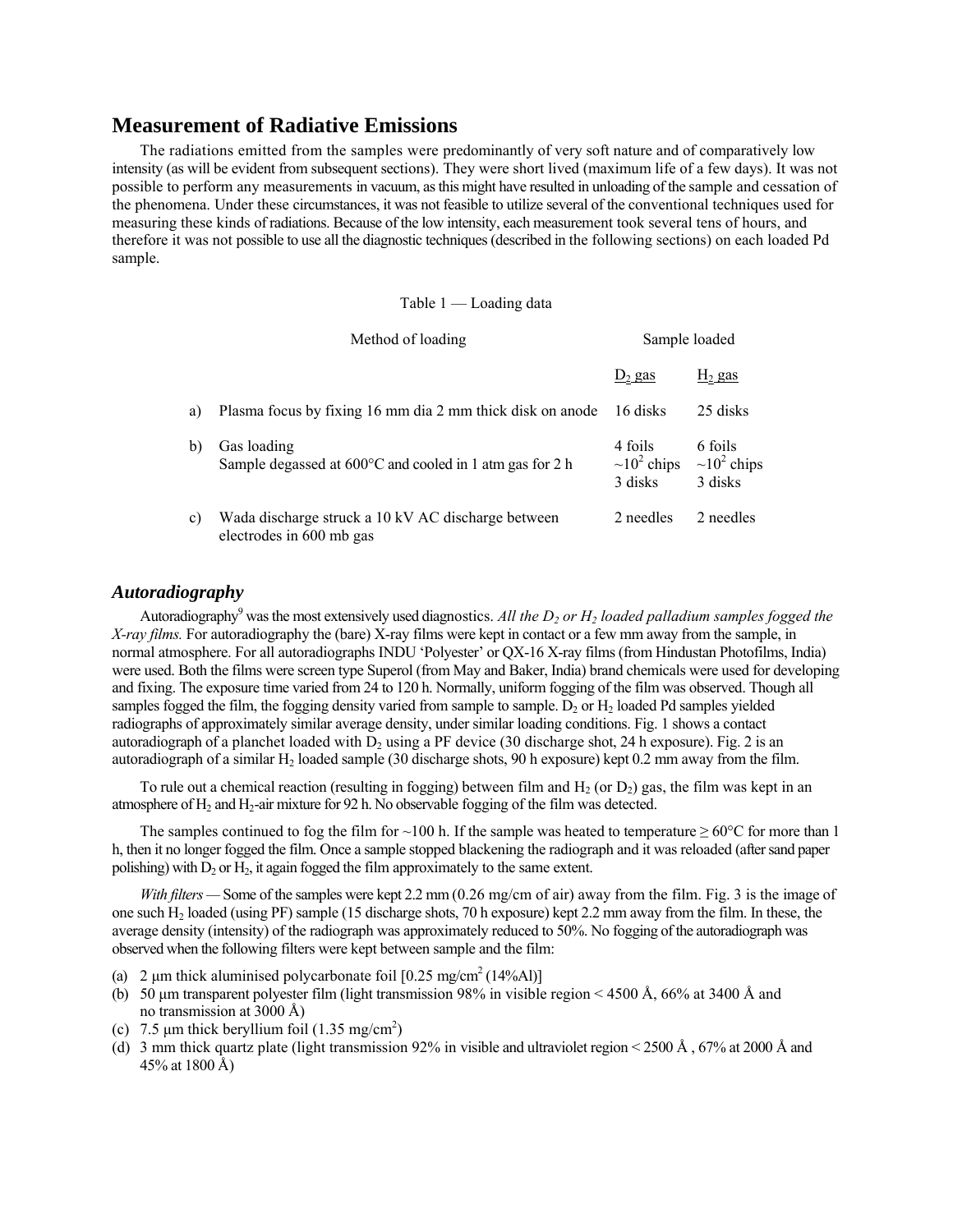Fig 4 is the autoradiograph of a  $D_2$  loaded (using PF) planchet (30 discharge shots, 115 h exposure) kept 0.2 mm (air gap of  $\sim$ 20  $\mu$ m/cm<sup>2</sup>) away from the film. A small portion of one segment of this planchet was covered with a 50  $\mu$ m thick transparent polyester foil, a larger segment was blocked by a 2 um thick aluminised polycarbonate foil and the middle portion left open.

*With Polaroid film* – Loaded Pd samples were also photographed using Polaroid films (Viva, 3000 ASA) and films sensitive up to ultraviolet wavelength. In both the cases no fogging of the films was observed after an exposure time of 60 h This test implies that the emission from the planchet may not be visible or ultraviolet radiation.

*With applied electric field* — The electric field between the loaded sample (disk type) and the film was applied by keeping them between two parallel copper plates connected to a power supply. The sample was in contact with the top copper plate, while the film was in contact with the bottom copper plate. The separation between the film and the sample was maintained by a perspex spacer, 1.2 mm thick, having an opening of 12 mm at its centre. Typically an experiment consisted of using three such assemblies. To the first sample positive voltage was applied, to the second no voltage was applied, while to the third negative voltage was applied. In different sets of experiments the voltage was varied from  $\pm$ 1.5 V to ± 400 V (field varying from +3.3 kV/cm to -3.3 kV/cm). Application of the field very much increased the intensity of fogging of the autoradiographs. The fogging increased as the voltage was increased, saturating approximately at 100 V. Surprisingly, when positive voltage was applied to the sample (electrons being repelled from the film) the fogging was higher than when negative voltage was applied. Figs 5(a) and 5(b) are the autoradiographs of two identical plasma focus loaded (15 PF shots) planchets. The first one was with 100 V positive and the second one with 100 V negative supply. The exposure time for both the cases was 41 h.

*With applied magnetic field* — The radiations from two similar samples were collimated (126 1 mm diameter). One sample was kept in a magnetic field of 6.5 gauss (applied perpendicular to sample axis), and the other sample was kept without field. Both were autoradiographed with the films kept 2.2 mm away from samples, for an exposure time of 48 h. No observable fogging was observed on the autoradiograph in the former case. In the latter case a weak spot (corresponding to collimator opening) was observed on the autoradiograph.

# *Thermoluminescent dosimeter (TLD) studies*

*Bare sample* – CaSO<sub>4</sub> based TLDs, in powder form, were sprinkled on the surface of the samples to detect relative emission from the sample. Typical observed activity was seven times (or  $60 \sigma$ ) above the background, for an exposure time of 72 h. These TLDs are not sensitive to chemical reduction or visible light, but are sensitive to electrons, heavy charged particles, ultraviolet (UV) and shorter wavelength electromagnetic radiations. Calibration of these TLDs, for the low energy radiations, is however not available.

*With fused silica filter* – One of the samples was partly covered with a fused silica plate (3mm thick, cut off wavelength 1800 Å), and TLD powder was sprinkled on both bare and covered parts. After 72 h, the TLD powder, sprinkled on the part covered with fused silica, did not show any luminescence above background, while the uncovered part showed significant luminescence (as described in the previous section). This indicates that the emitted radiations are neither visible nor ultraviolet radiation.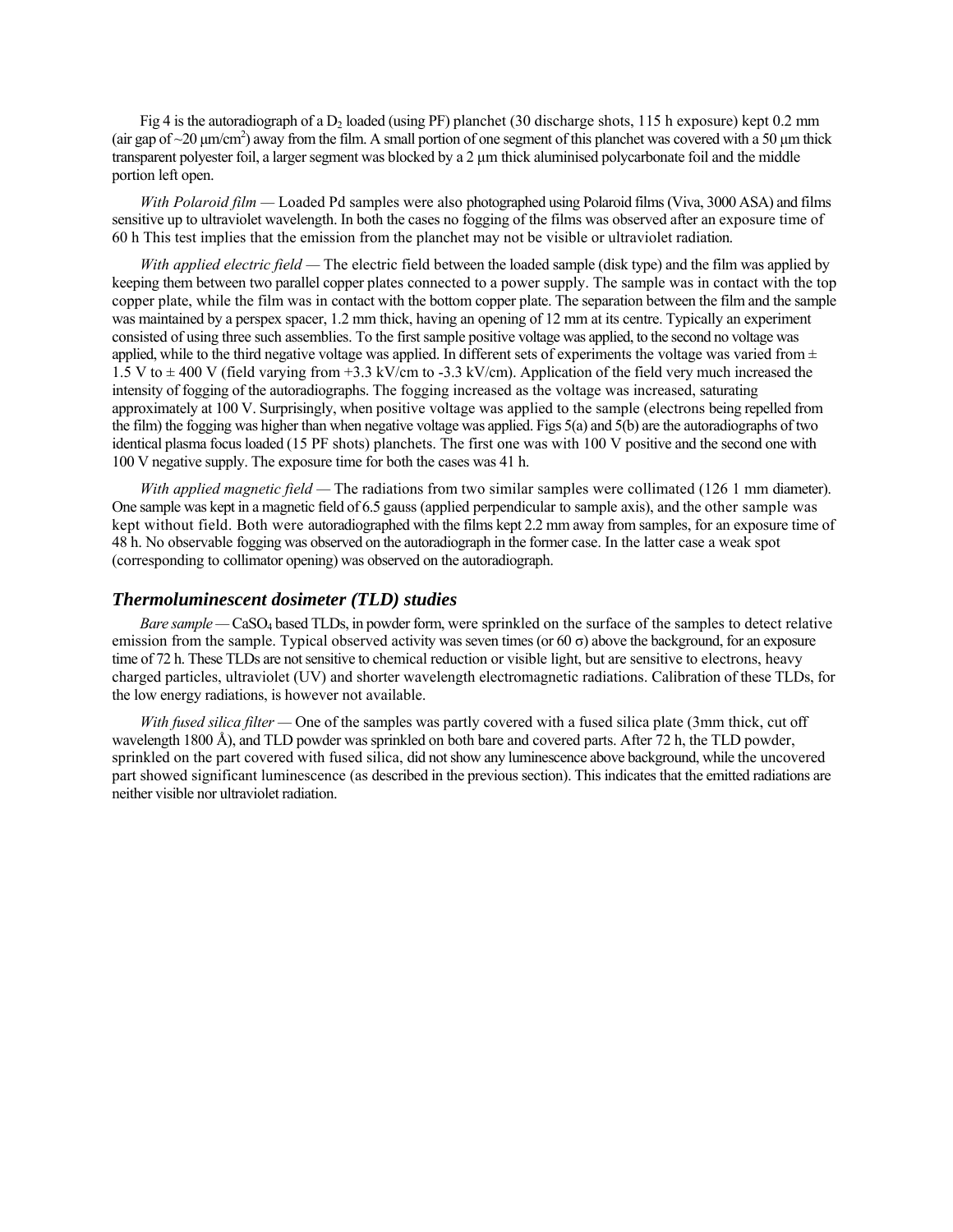

Fig. 1 - Autoradiograph  $(D_2 \text{ loaded, Sample in}$  away) contact)



Fig. 2 - Autoradiograph (H2 loaded, Sample 0.2 mm away)



Fig. 3 - Autoradiograph (H2 loaded, Sample 2.2 mm away)



Fig. 4 - Autoradiograph (D2 loaded, Sample 0.2 mm



Fig.  $5(a)$  - Autoradiograph (H<sub>2</sub> loaded, + 100 V, 1.2) mm away)



Fig.  $5(b)$  - Autoradiograph (H<sub>2</sub> loaded, - 100 V, 1.2) mm away)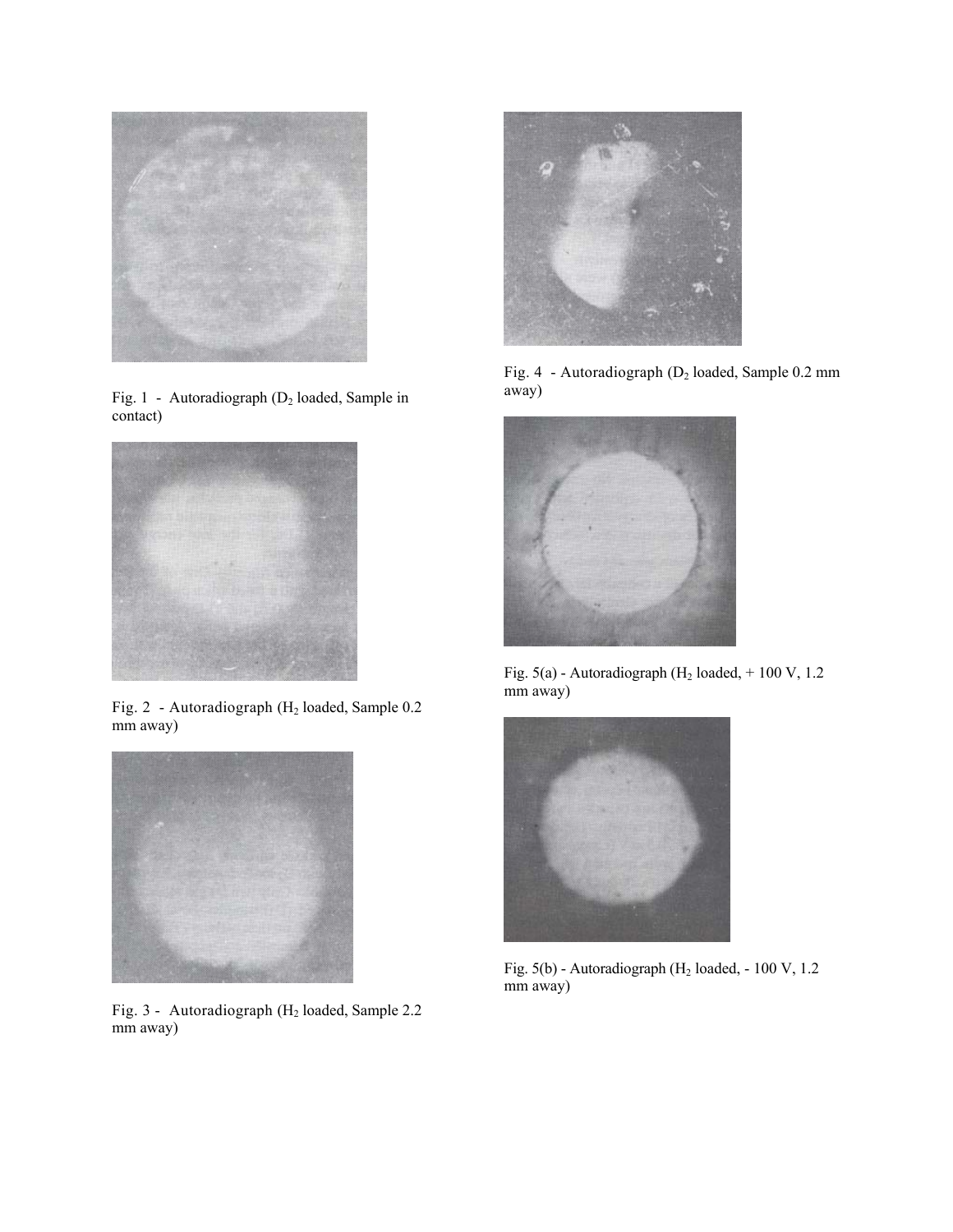### *X-ray emissions*

*Sodium iodide detector measurements*  $-$  All the  $D_2$  and  $H_2$  aided samples were checked for X-ray emission before and immediately after loading (for 1 h) by an X-ray sensitive NaI detector (1 mm thick, 200 µm Be window). This detector was found to be suitable for X-rays above 3 keV and had a threshold of 400 counts/s (1 h counting). None of the samples loaded so far has exhibited any X-ray emission above background.

SiLi *detector measurements* – Four samples (3 loaded, 1 without loading) were also checked for X-ray emission on a low background silicon lithium (SiLi) detector with a thin beryllium window (1 keV energy threshold). The measurement time was typically 18 h. PdL and K X-rays were observed with loaded as well as not loaded samples. These, however, are attributable to the excitation of the samples by background gamma radiations. Typical background around the Pd K peak (- 21 keV) was  $0.02 \pm 0.003$  count/s. No sample showed emission of X-rays above background.

### *Gas flow detector studies*

*2π* geometry detector – Three loaded samples (two PdH<sub>x</sub> and one PdD<sub>x</sub>) were also counted in a 2π geometry gas flow proportional counter detector. The detector had a background of 5 to 6 counts/s, the threshold of measurement was 126 0.15 count/s. The detector had an energy threshold of 126 0.5 keV (counts from particles below this energy, if any, were merging with the electronic noise). No counts above background were observed from any of the samples tested.

*Low background end window type detector* — Higher energy radiations emanating from the samples was also measured by an end window type gas flow detector (operating in Geiger Muller mode, 0.8 mg/cm<sup>2</sup> window — this window thickness would stop electrons below ~20 keV). The typical background of the detector was  $0.01 \pm 0.002$ count/s. Samples with  $D_2$  or  $H_2$  loading were observed to give  $0.02 \pm 0.002$  count/s (18 h counting after loading). Fortyeight hours after loading, this emission was reduced to background levels. If these radiations are electrons then, in principle, they would generate bremsstrahlung X-rays. However, the efficiency of conversion of electrons to X-rays is < 0.1%. Therefore, the X-rays emitted would be below the threshold of even SiLi detector.

This technique was complementary to autoradiography. The results imply that the radiations emanating from the samples had a very small (but measurable) component of relatively high energy. However, this component was too small in intensity to account for the autoradiographs.

### *Heavy charged particles activity*

*Surface barrier detector studies* – Each sample was counted on a surface barrier detector (window of 500 Å aluminum) for 1 h before and after loading. This detector was suitable for detecting only energetic heavy charged particles  $(p, He^3, t, \alpha)$  and had a threshold of 0.003 particle/s (for 1 h counting). All the measurements were made in air and the samples were kept in contact with the detector. The detector was calibrated by an  $Am^{241}$   $\alpha$  source.

Charged particle emission was observed rarely and that too only with  $D_2$  loaded samples. It was sporadic and nonreproducible. Only two  $D_2$  gas loaded and two plasma focus loaded  $(D_2)$  samples (total of four samples) exhibited charged particle activity (Table 2). Because of fluctuations in intensity and spectrum of the emitted charged particles, it was not feasible to ascertain the species of the emitted particle. None of the  $H_2$  loaded samples was observed to emit charged particles above the threshold.

*Solid state nuclear track recorder studies* — The deuterated samples which showed positive results with surface barrier detector were also kept in contact with solid state nuclear track detector (SSNTED) film (type LR 115 Kodak) for 18 h. Large number of tracks were observed confirming the emission of energetic charged particles from these samples. No tracks above background were observed with unloaded and hydrogen loaded samples. Details of charged particle detection measurements would be discussed in a forthcoming paper.

#### *Other loading methods, gases and metals*

Pd electrodes of a commercial electrolytic cell were autoradiographed after electrolysis. Part of the electrode of this cell was also deuterium gas loaded and autoradiographed. In both the cases we failed to observe any fogging on the radiograph. The electrodes of this cell were processed (activated) for fast migration of hydrogen. This could have inhibited the phenomena responsible for autoradiography. However, preliminary evidence of fogging of autoradiographs by Pd electrodes after electrolysis had been observed by Prof. Jones at Brigham Young University.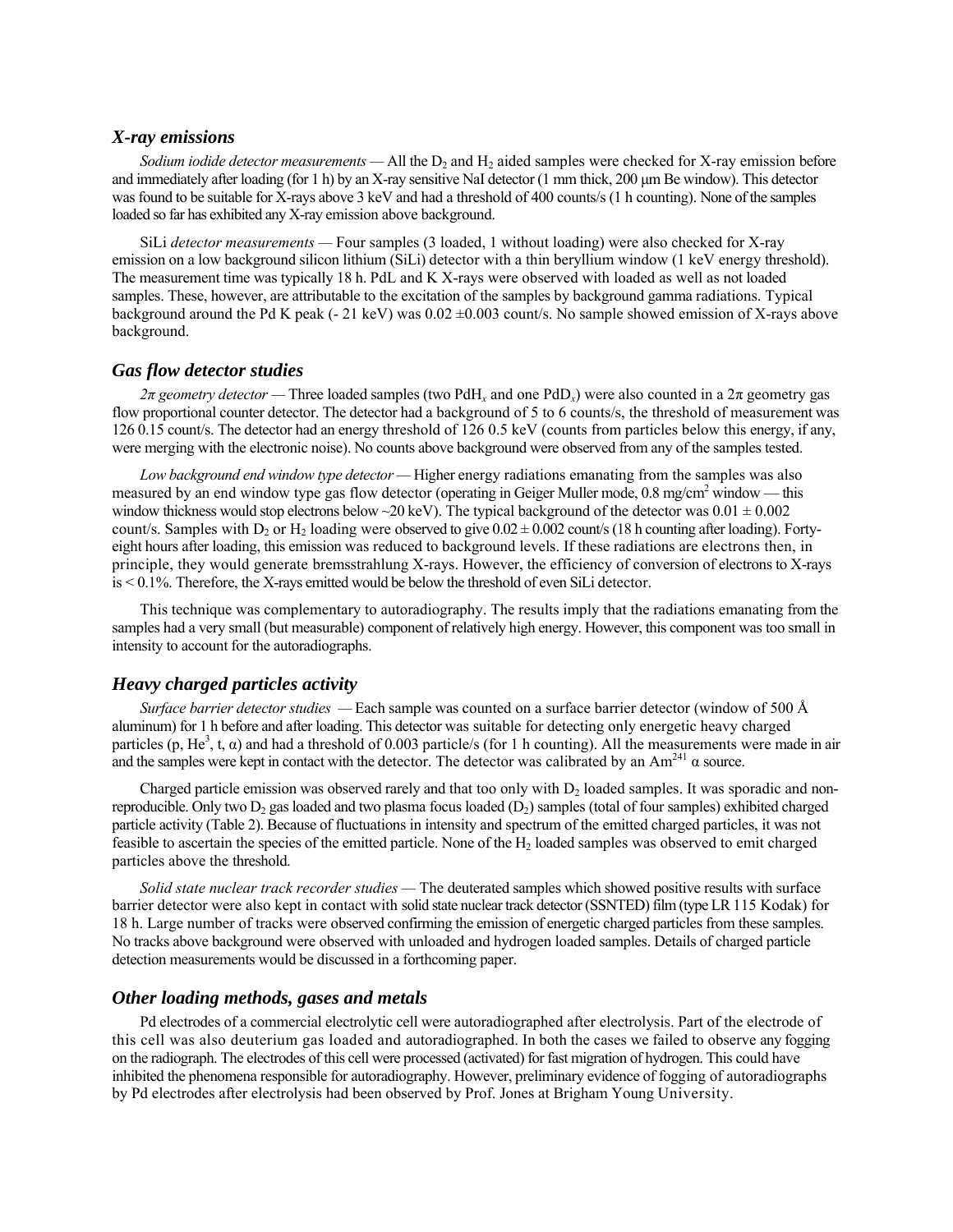#### Table  $2$   $-$  Surface barrier detector counting

#### [Deuterated palladium sample PDGL 31 Side A]

| Experiment<br>Description |         |            | Counts/hour for the energy ranges (MeV)<br>(The numbers below the counts are the one $\sigma$ errors) |                          |                                      |                              |                              |                          |                          | Total                            |           |                |
|---------------------------|---------|------------|-------------------------------------------------------------------------------------------------------|--------------------------|--------------------------------------|------------------------------|------------------------------|--------------------------|--------------------------|----------------------------------|-----------|----------------|
| <b>Set</b>                | Date    | $0 - 0.39$ | $0.39 -$<br>0.78                                                                                      | $0.78 -$<br>1.17         | $1.17-$<br>1.55                      | $1.55 -$<br>1.94             | 1.94-<br>2.72                | $2.72 -$<br>3.49         | $3.49 -$<br>4.27         | $4.27 -$<br>5.05                 | per<br>h  | per<br>S       |
| BKG1                      | 20/3/91 | 27<br>3    | 1<br>1                                                                                                | $\mathbf{0}$<br>$\theta$ | $\theta$<br>$\boldsymbol{0}$         | $\theta$<br>$\boldsymbol{0}$ | $\theta$<br>$\boldsymbol{0}$ | $\theta$<br>$\theta$     | $\theta$<br>$\theta$     | $\mathbf{0}$<br>$\boldsymbol{0}$ | 29<br>3   | 008            |
| BKG <sub>2</sub>          | 21/3/91 | 25<br>5    | 3<br>$\overline{2}$                                                                                   | $\mathbf{0}$<br>$\theta$ | $\boldsymbol{0}$<br>$\boldsymbol{0}$ | $\theta$<br>$\theta$         | $\mathbf{0}$<br>$\theta$     | $\theta$<br>$\theta$     | $\theta$<br>$\theta$     | $\mathbf{0}$<br>$\theta$         | 28<br>5   | 0.008          |
|                           |         |            |                                                                                                       |                          |                                      | Net Counts                   |                              |                          |                          |                                  |           |                |
| EXP1                      | 20/3/91 | 26<br>6    | 11<br>3                                                                                               | 3<br>1                   | 1<br>0.5                             | 0.6<br>0.3                   | 0.6<br>0.3                   | $\mathbf{0}$<br>$\theta$ | $\mathbf{0}$<br>$\theta$ | $\mathbf{0}$<br>$\theta$         | 42<br>6   | 0.011<br>0.002 |
| EXP <sub>2</sub>          | 21/3/91 | 102<br>8   | 31<br>3                                                                                               | 6<br>$\overline{2}$      | 7<br>1                               | 5<br>$\mathbf{1}$            | 3<br>$\mathbf{1}$            | 2<br>1                   | 1<br>1                   | 1<br>1                           | 158<br>15 | 0.043<br>0.004 |
| EXP3                      | 21/3/91 | 38<br>9    | 20<br>4                                                                                               | 8<br>$\overline{2}$      | 2<br>1                               | $\boldsymbol{0}$<br>$\theta$ | $\theta$<br>$\theta$         | $\theta$<br>$\theta$     | $\theta$<br>$\theta$     | $\theta$<br>$\theta$             | 68<br>8   | 0.019<br>0.002 |

BKG Background with palladium sample on the surface barrier detector; background was later reduced (by using new set-up) to 7±3 counts/h.

EXP Counts with deuterated palladium sample on the detector; higher energy (>3.3 MeV) particles are perhaps due to their emission in (unresolved) sharp bursts. Lower energy particles are perhaps produced at some depth and thus lose a part of their energy in the sample itself.

One Pd sample was also loaded with deuteron implantation technique. The autoradiograph, from this sample, was fogged to the same extent as the other loading methods.

Pd *loaded with helium gas — One Pd sample was also loaded with helium (He<sup>4</sup>) using plasma focus. The sam pie* was subjected to 25 discharges (at 1 mb) in the device<sup>5</sup>. The plasma focus is capable of ion implanting helium into palladium, thus surface loading the Pd with helium. Subsequently the sample was autoradiographed. The film was kept 0.2 mm away from the sample and exposed for 72 h. No fogging on the film was observed. This implies that phenomena observed are specific to  $D_2/H_2$  loading only.

*Titanium loaded with hydrogen/deuterium* — As reported previously, out of several thousands of D<sub>2</sub> gas loaded titanium samples, a few had tritium present in them. This caused subsequently strong fogging of the autoradiograph 5,9,12.

In the current series of experiments, several dozen planchets of Ti were loaded in plasma focus by  $D_2$  or  $H_2$ . Several thousand small chips of titanium were also gas loaded by  $D_2$  or  $H_2$  and were subsequently subjected to liquid nitrogen treatment. None of the loaded (and treated) samples was observed to contain tritium<sup>13</sup>.

All the samples were autoradiographed for an exposure time of  $> 48$  h. Only from one sample (D<sub>2</sub> loaded in plasma focus), which was cut from a crystal bar (the Ti was of very high purity), a very weak fogging of radiograph was observed (film exposed to sample for 48 h; subsequently no tritium could be detected in this sample).

There is also some preliminary evidence to suggest that loaded Ti samples (like Pd samples) may also fog a film, if the exposure time is very large (several weeks). Two plasma focus  $D_2$  loaded Ti samples were kept close to an X-ray film for approximately one month. A spotty radiograph was obtained from one of the samples.<sup>14</sup>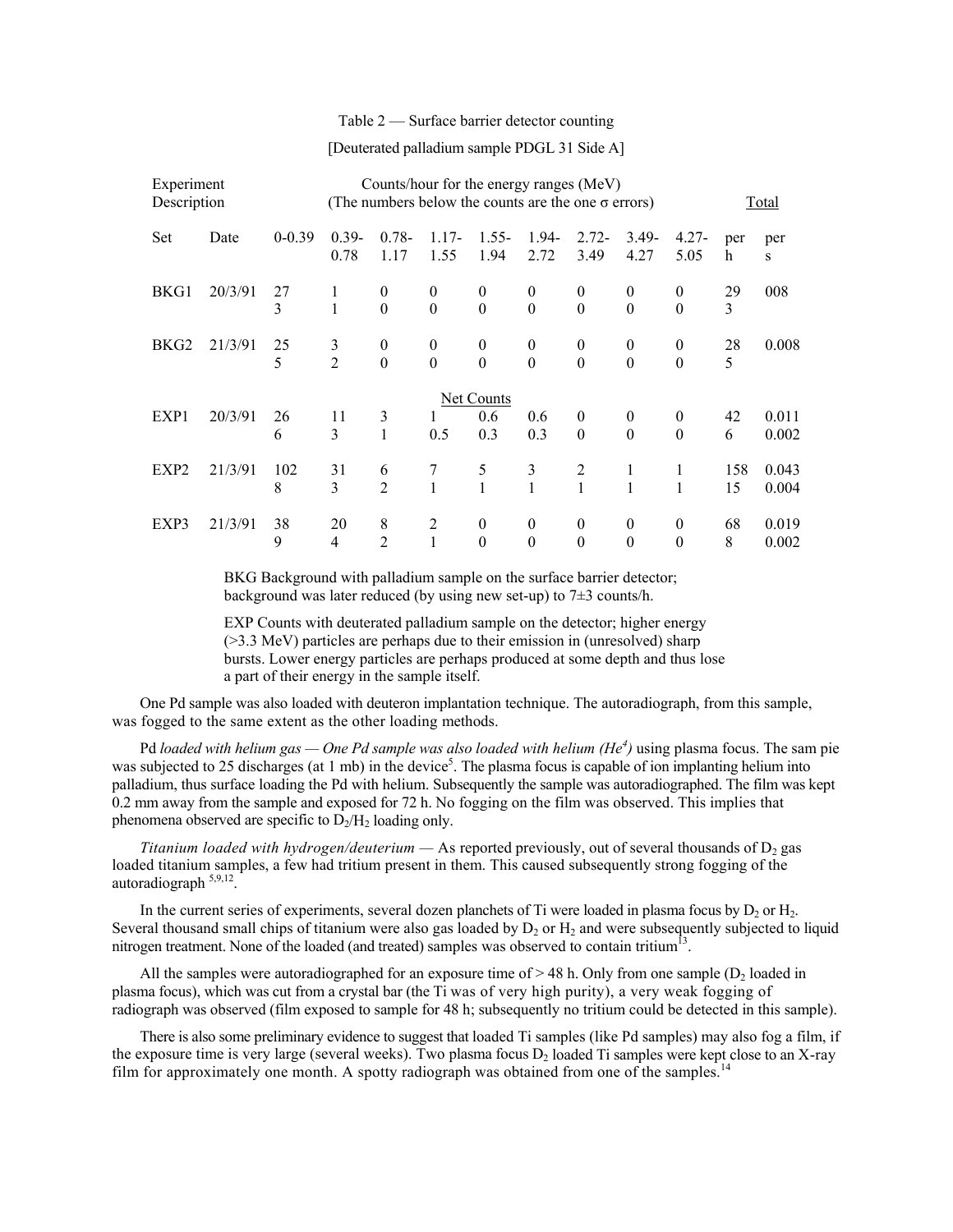Measurements with NaI detector indicated that X-rays (> 3 keV) might have been emitted from three Ti samples (out of several thousands) for a short duration of few tens of minutes (the emission was not sufficient to produce an autoradiograph). Two of these samples were  $D<sub>2</sub>$  loaded (one by plasma focus, other gas loaded) and one was H<sub>2</sub> loaded (by gas loading). A similar X-ray emission, for a short duration, from loaded Pd samples as well cannot be ruled out.

None of the titanium samples checked (loaded in this series of experiments) was observed to emit charged particles.

*Other metals loaded with deuterium* - A few samples of zirconium, hafnium and niobium-(Nb- Ti superconductor) were also loaded with deuterium using the plasma focus. All the samples were autoradiographed (film exposed for 48 h). No fogging of the autoradiographs was observed. Charged particle, electron or X-ray emissions were not observed to be emitted from any of the loaded samples.

# **Nature of Radiation**

As pointed out in earlier sections, only a small percentage of loaded Pd samples were emitting either high energy charged particles or other radiations. The intensity of these emitted radiations was, however, not sufficient to fog the film to the extent observed. Therefore, some other low energy radiations were also emitted by the samples. First, the nature of these predominant radiation(s) responsible for the autoradiographs is discussed.

# *Radiations responsible for fogging of the autoradiograph*

 $H_2/D_2$  *chemical reaction with the X-ray film* — Direct reduction of silver in the film by nascent hydrogen emanating from Pd sample (and Pd acting as catalyst) is ruled out as (i) the radiographs have also been obtained with samples kept 2.2 mm away from the film (this distance is too large for any catalytic action or for nascent hydrogen to survive), (ii) TLDs (which are unaffected by chemical reaction) have also given positive results, and (iii) the fogging was influenced by application of relatively weak magnetic and electric fields.

As indicated earlier, our film was tested and found to be insensitive to gaseous hydrogen and hydrogen-air mixture.

*Intensity of radiations* — Without knowing the exact nature and spectrum of the radiations, it is not possible to determine the intensity of radiations. However, a rough estimate may be made by comparing the autoradiographs with the ones obtained from 'tritium loaded in titanium sources'  $(TiT)^{15}$ . TiT sources which fogged the autoradiograph to the same extent, in same exposure time, were observed to emit  $5x10^4$  to  $5x10$  particles (as counted in a  $2\pi$  proportional counter). Since the average energy of particles emitted from TiT ( $\beta$ /X-ray) is approximately 5 keV, about 10<sup>8</sup> to 10<sup>9</sup> eV events/s were required to fog the autoradiograph to the extent observed. Assuming that this calibration is valid for the radiations emanating from loaded Pd samples, a total energy of  $\sim 10^{13}$  to  $10^{15}$  eV was emitted by the samples in the duration of emission.

*Visible and ultraviolet radiations* — The radiations emanating from the sample get completely stopped by a polyester film as well as by a quartz plate, both transparent to visible light. Therefore, the fogging is not due to electromagnetic radiations in the visible range.

Radiations were completely stopped by quartz and fused silica plates (which had sufficient transmission at wavelengths > 1800 Å). This was observed by autoradiography and confirmed by TLD measurements. Therefore, the samples were not emitting ultraviolet (UV) radiations with wavelength  $> 1800 \text{ Å}$ . If UV radiations  $< 1800 \text{ Å}$  were being emitted by the samples, then they would be completely absorbed in the air gap between the sample and film for autoradiography. Since emissions were getting influenced by electric and magnetic fields, we concluded that non-ionising electromagnetic radiations were not responsible for the observed fogging.

*Ionising radiations* – Low energy ionising radiations emanating from the sample (such as electrons, X, UV and heavy charged particles) could be responsible for the fogging of the film. These radiations, after emission, get absorbed in the air adjacent to the sample and ionise it. The secondary ions and electrons thus produced fog the film. Under an electric field (of any polarity) either secondary ions or electrons were collected more efficiently by the film (just as in an ionisation chamber), thus increasing the fogging of the autoradiograph. These very low energy, secondary ions/electrons also get deflected by a weak magnetic field. Any physical barrier (such as quartz plate, polyester, aluminised polycarbonate or beryllium film, etc.) would also easily stop these secondary ions/electrons resulting in cessation of fogging of autoradiographs.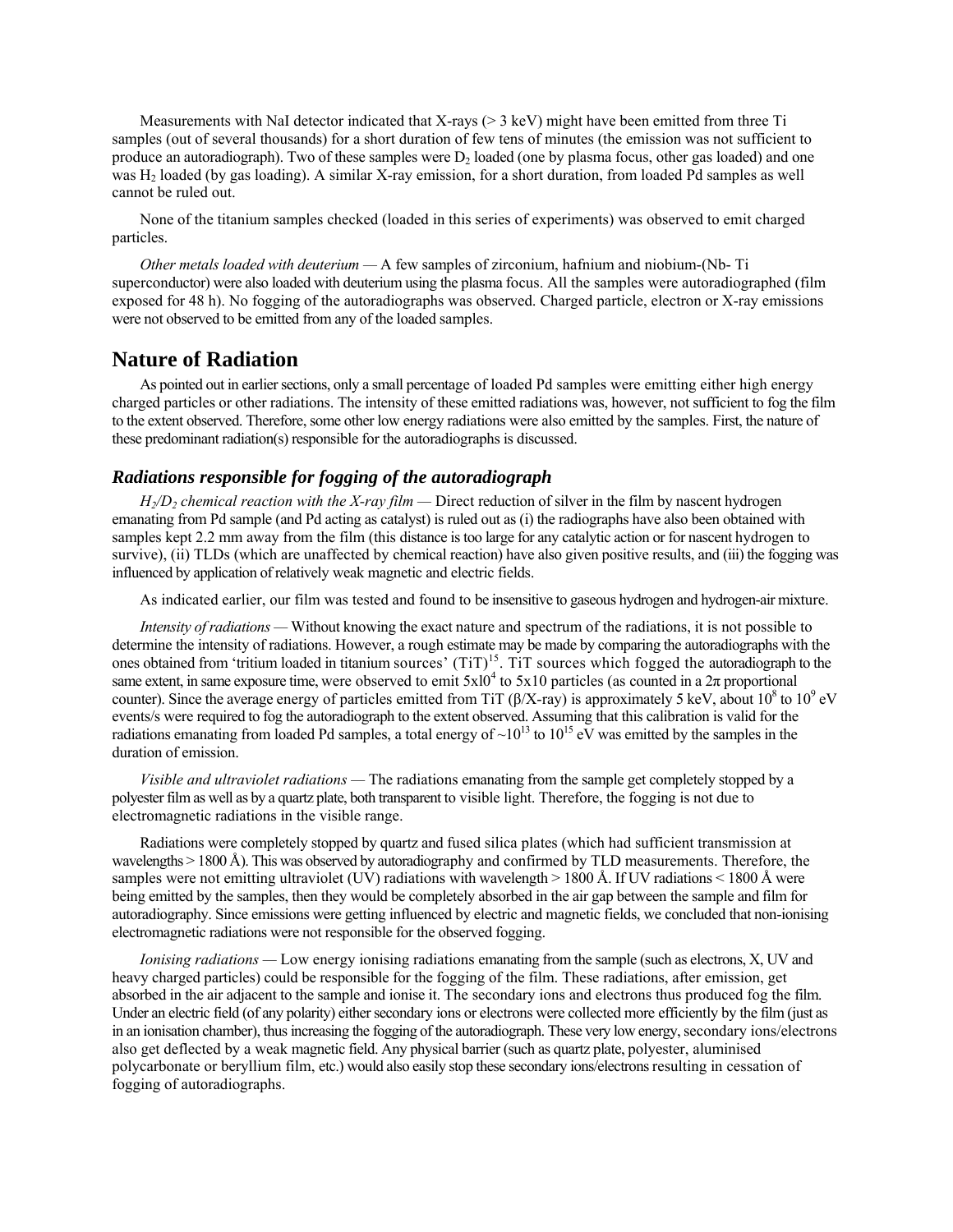With the present studies we are unable to determine whether the ionising particles emitted by the sample are photons, electrons or heavy charged particles (ions).

*Energy of the ionising radiations* – From the investigation carried out so far, it is not clear whether the emissions were continuous or in very sharp bursts or in both modes. This may have little effect on autoradiography and SSNTD studies. But the SiLi, gas flow detectors and surface barrier detector are not capable of handling large sharp bursts of radiations.

If the radiations were not in sharp bursts, then SiLi and  $2\pi$  proportional counter measurements suggest that there was no significant emission above 1 keV energy. Therefore, the ionising radiation energy was in the range of few tens of eV (minimum required for ionisation) to few hundreds of eV (as indicated by  $2\pi$  proportional counter measurements). The intensity of these emissions was  $10^5$  to  $10^7$  particles/s (assuming that the calibration using the TiT source was also valid for these radiations).

However, if the radiations were in bursts, then the energy could be deduced only from the autoradiographic and SSNTD studies. Since radiations emitted from the loaded Pd samples were stopped by a 2µm aluminised polycarbonate filter, if the radiations consisted of electrons or electromagnetic radiations, then the energy was again < 1 keV. On the other hand, if the radiations consisted of ions, then even higher energy ions may also be present. Since no ions from these samples (normally) were recorded on SSNTD, the energy of these ions should be < 10 keV. It is intuitively felt that low energy ion emission from the loaded samples is unlikely.

*Non-ionising radiations* — Samples might also be emitting non-ionising radiations (<10 eV). However, as stated earlier no non-ionising electromagnetic radiations (visible, UV light) were present. Since these radiations were deflected by weak magnetic field non-ionising ions are unlikely to be present. Non-ionising electrons might also not be present as application of positive voltage to the sample increases the fogging of the film (autoradiograph fogging density should have decreased if radiations consisted of non-ionising electrons).

# *Higher energy radiations*

Not considering the sporadic emission of charged particles and observations of tritium, the only positive evidence of higher energy radiations was from gas flow detector which had a 0.8 mg/cm<sup>2</sup> beryllium window. Hence, apart from X-rays, only electrons, protons and as having energies  $\geq$  20 keV, 500 keV and 2 MeV respectively can cross this window. Since no X-rays and heavy charged particles were observed by SiLi and surface barrier detectors respectively, the activity observed could not be due to X-rays or heavy charged particles. Therefore, the gas flow detector counts were due to electrons with energy  $> 20 \text{ keV}$ . Since the end point energy of tritium p is  $\sim 18 \text{ keV}$ , these electrons could not be due to tritium present (if any) in the loaded Pd sample. In these experiments there was also evidence to suggest that counts were observed even after the window was covered by another filter of 1.6 mg/cm (electron energy > 50 keV)

# **Possible Mechanisms of Emission**

#### *Chemical phenomena*

The energy released per recombination of hydrogen with oxygen is  $\sim$ 1.54 eV (8052 Å – our film is not sensitive to this infrared radiation). Since the radiations emitted may have energy  $> 10$  eV, the chemical recombination could not give rise *directly* to the observed radiations.

Though direct fogging of film due to hydrogen oxygen recombination is ruled out, one cannot, a priori, rule out the role of this reaction in triggering or providing the energy for the radiations *indirectly.* However, there is no simple mechanism by which more than seven times the energy per reaction can get transferred to a single event.

#### *Lattice phenomena*

It is obvious that some of the electrons (and perhaps ions) got, by some kind of collective phenomenon, sizably more energy than the average thermal energy. This collective phenomenon could be short lived large energy fluctuations,<sup>16</sup> correlated collisions<sup>17</sup>, some coherent phenomenon<sup>18</sup> or some instability in metal plasma, etc. The consequent radiation emission from the sample fogs the film. Rarely (assisted by some external trigger such as temperature cycling or current density variation, etc.), some of the particles (ions and electrons) get relatively higher (in the range of tens of keV) energy. These particles may be responsible for keV level X-rays (by electron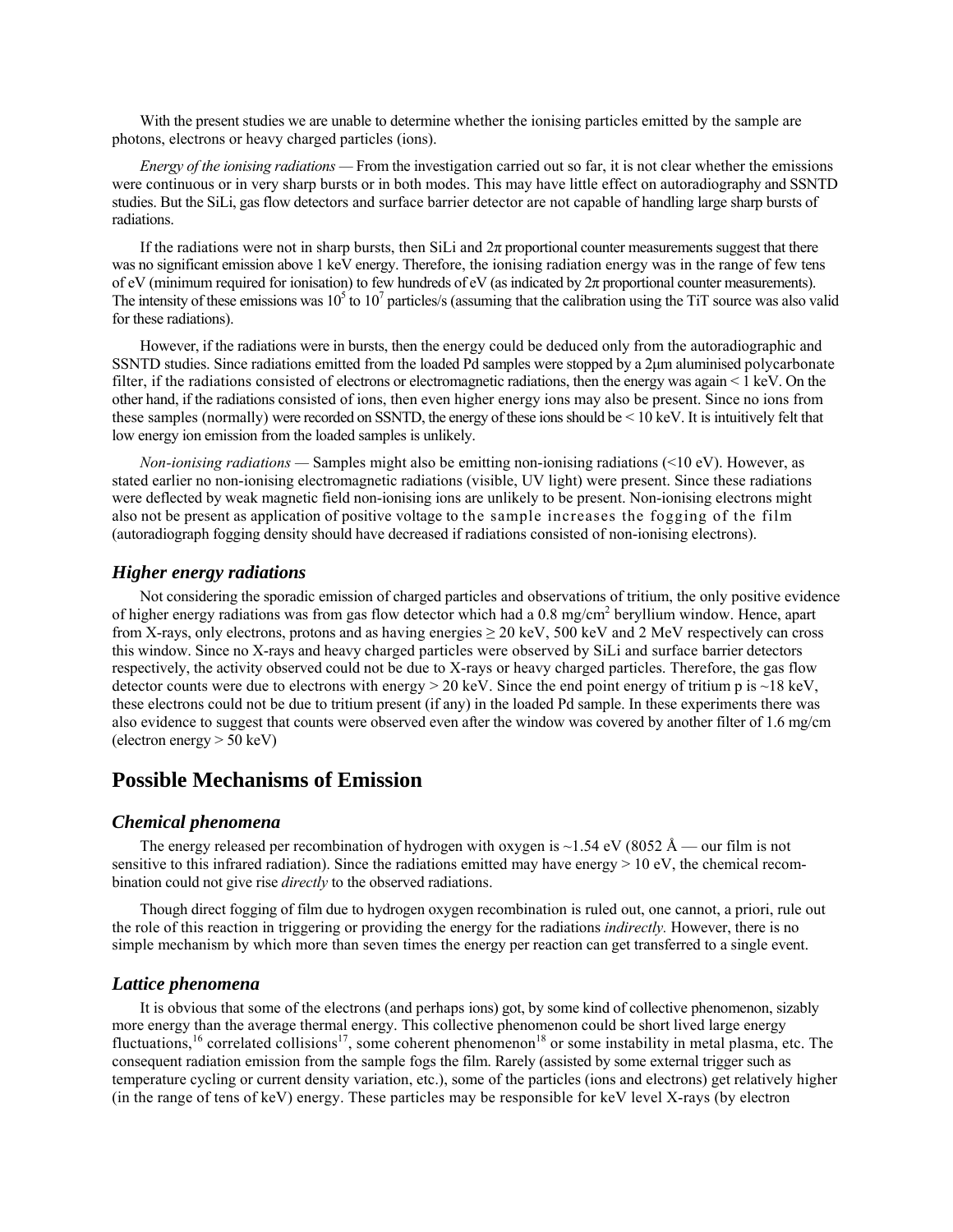bremsstrahlung, possible in both hydrogen and deuterium loaded samples) and fusion (possible only in deuterium loaded samples) which may result in emission of neutrons, charged particles, tritium, etc.

As mentioned in the earlier sections, the phenomenon occurs only if  $H<sub>2</sub>/D<sub>2</sub>$  were loaded in the metal (and not with bare metal). However, the condensed matter studies have indicated that in Pd there are no major lattice changes, if it is loaded moderately with  $H_2/D_2$ . Hence any lattice phenomenon has to be invoked with great care.

#### *Cold nuclear fusion*

The radiations could also be emitted as a result of cold fusion

 $D + D$  He + fusion energy to lattice radiations  $He + n$  charged particles and neutrons  $T + p$  charged particles  $4 H$  catalyst He  $+$  fusion energy to lattice radiations

It is agreed that as per the present knowledge of physics, this explanation is far fetched. But viewed with the other so-called evidences of cold fusion (such as observation of excess heat and X-rays from light water electrolysis cells with  $K_2CO_3$ , Na<sub>2</sub>CO<sub>3</sub> and NaCl as electrolytes <sup>19,20</sup>) this could also be a legitimate explanation. However, at this stage there is no direct evidence to substantiate this theory, and it is given here just for completeness.

# **Conclusion**

Palladium when loaded with hydrogen or deuterium emits low energy radiations, as long as the gas remains loaded in the sample (few tens of hours).

The phenomenon is 100% reproducible and is observed with any loading technique. It is detectable even with low loading of the gas.

The samples are reusable. That is, once the Pd stops radiating, because of the gas diffusing out of it, and it is reloaded, then it again starts emitting the radiation to the same extent.

The main part of the radiations perhaps consists of electrons in the energy range of few tens to few hundreds of eV with intensity of 10<sup>5</sup> to 10<sup>7</sup> particles/s. Though a small number of particle (10<sup>-2</sup>/s) till few tens of KeV have also been observed.

The radiation can be easily detected by the simple inexpensive technique of autoradiography.

These radiations could be due to some lattice phenomenon or cold nuclear fusion.

# **Acknowledgements**

We gratefully acknowledge the help of Mr M S Krishnan and Mr S K Malhotra for bulk gas  $(D_2, H2)$  loading; Mr S N Acharya for Wada type of loading; Dr A S Paithankar for ion implantation loading; Dr J S Nagpal and Dr V S Popli for TLD measurements; Dr R V Srinkantiah, Dr A Sinha and Dr M C Subbaramu for charge particle measurements; Dr M R Iyer, Dr M C Abani, Dr P P Chakraborty, Mr H K Sahoo and Dr P K Srivastava for SiLi and gas flow detector measurement; Mr N K Sahoo and Dr G Krishnamurty for optical and spectroscopic measurements; Dr T S lyengar for liquid scintillation counting; Dr T K Sankarnarayanan for pure deuterium gas; Dr S K H Auluck and Mr T C Kaushik for extensive useful discussions; and Mr L V Kulkarni for helping us in instrumentation.

We are also indebted to the referees of this paper. Their invaluable comments considerably enhanced the quality of the paper.